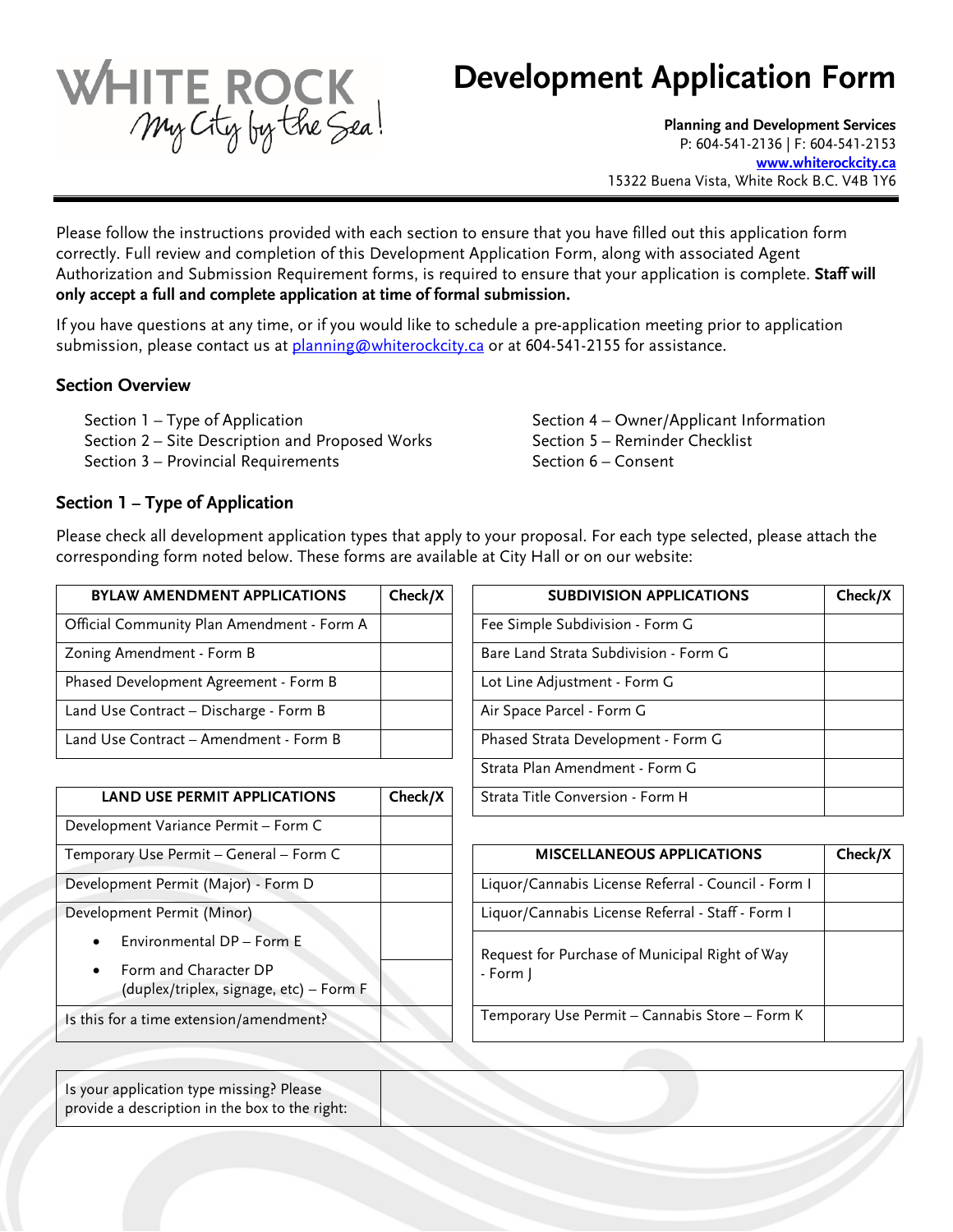# **Section 2 – Site Description and Proposed Works**

Please input an answer to the best of your ability in each applicable entry box below. If you require assistance, please do not hesitate to contact the Planning & Development Services Department.

| Site Address(es) |  |
|------------------|--|
| PID(s)           |  |

| <b>Land Use Summary</b>                                                                               | <b>Existing</b> | Proposed |
|-------------------------------------------------------------------------------------------------------|-----------------|----------|
| OCP Land Use<br>Designation                                                                           |                 |          |
| Development Permit<br>Area(s)                                                                         |                 |          |
| Zone                                                                                                  |                 |          |
| Number of Lots                                                                                        |                 |          |
| Number of Dwelling<br><b>Units</b>                                                                    |                 |          |
| Gross Floor Area Total<br>(m <sup>2</sup> or ft <sup>2</sup> )                                        |                 |          |
| Residential,<br>Institutional and/or<br>Commercial Floor Area<br>(m <sup>2</sup> or ft <sup>2</sup> ) |                 |          |

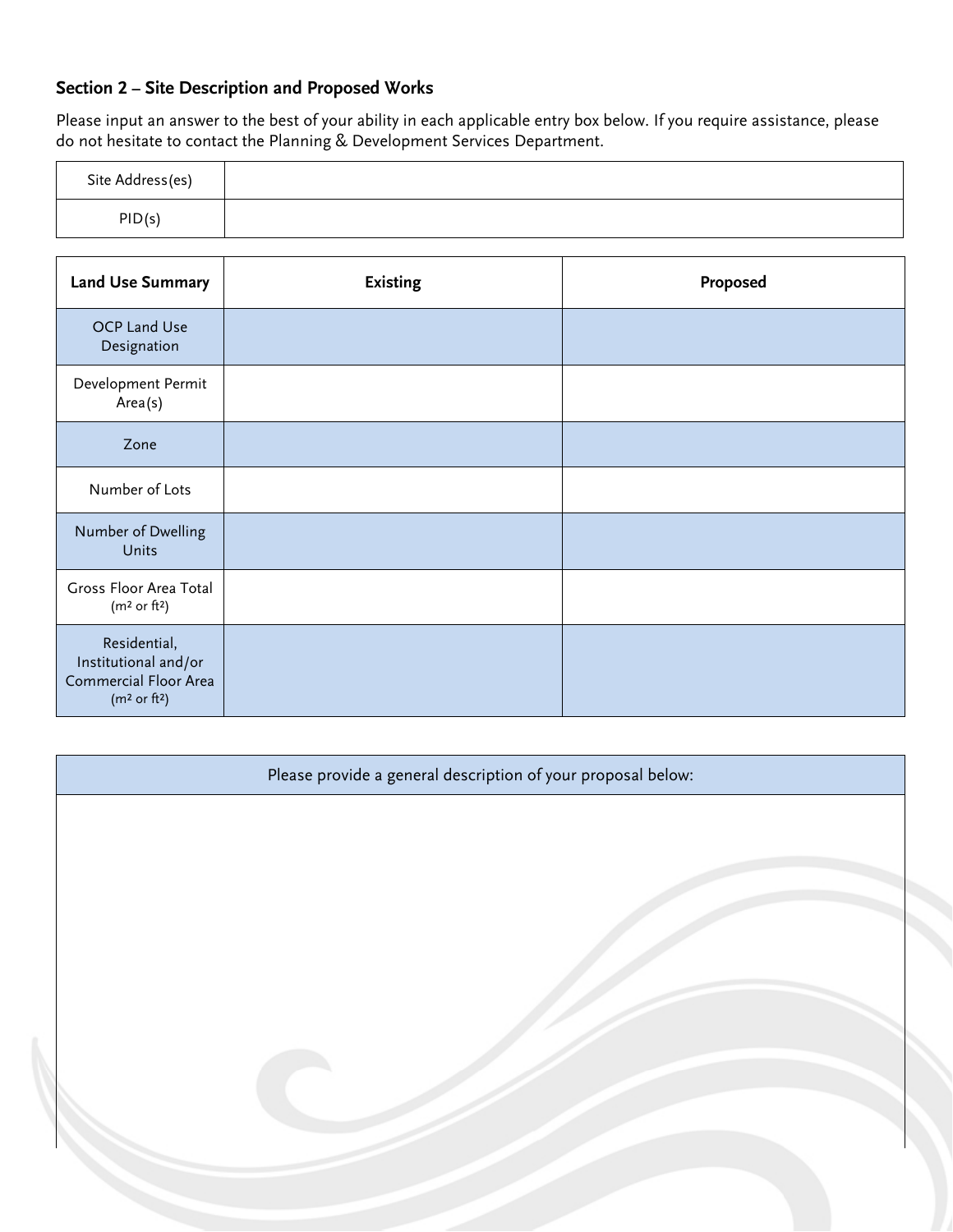# **Section 3 – Provincial Requirements**

Please read the instructions and check the applicable boxes below:

|                                                                                                                                                                         | Check or X |    |             |
|-------------------------------------------------------------------------------------------------------------------------------------------------------------------------|------------|----|-------------|
| (This list is not exhaustive; other provincial regulations may apply)                                                                                                   | YES        | ΝO | DO NOT KNOW |
| Has the subject site, currently or historically, been used for commercial or industrial<br>purposes?                                                                    |            |    |             |
| If "Yes", a Site Profile may be required, pursuant to the Environmental Management Act and<br>the Contaminated Sites Regulation (Ministry of Environment).              |            |    |             |
| Are there archaeological sites or resources on the subject site(s)?                                                                                                     |            |    |             |
| If "Yes" or "Do Not Know", you may be advised to contact the BC Archaeology Branch<br>(Ministry of Forests, Lands, Natural Resources Operations, and Rural Development) |            |    |             |

# **Section 4 – Owner / Applicant Information**

Please input the following information into each box as labelled and organized below:

|                             | <b>Registered Owner</b> | Applicant (only if not the Owner) |
|-----------------------------|-------------------------|-----------------------------------|
| Full Name /<br>Organization |                         |                                   |
| <b>Address</b>              |                         |                                   |
| City                        |                         |                                   |
| <b>Postal Code</b>          |                         |                                   |
| Phone (Main)                |                         |                                   |
| Phone (Cell)                |                         |                                   |
| Fax                         |                         |                                   |
| E-mail                      |                         |                                   |

# **Section 5 – Reminder Checklist**

*.*

Before you continue any further, please ensure that you have completed the following items:

| <b>Checklist</b>                                                                             | Check/X |
|----------------------------------------------------------------------------------------------|---------|
| Have you scheduled and completed a pre-application meeting?<br>$\bullet$                     |         |
| • Have you confirmed your additional submission requirements with Planning staff?            |         |
| Have you completed and attached the applicable Submission Requirements Form(s)?<br>$\bullet$ |         |
| • If applicable, have you completed and attached any required Agent Authorization Form(s)?   |         |